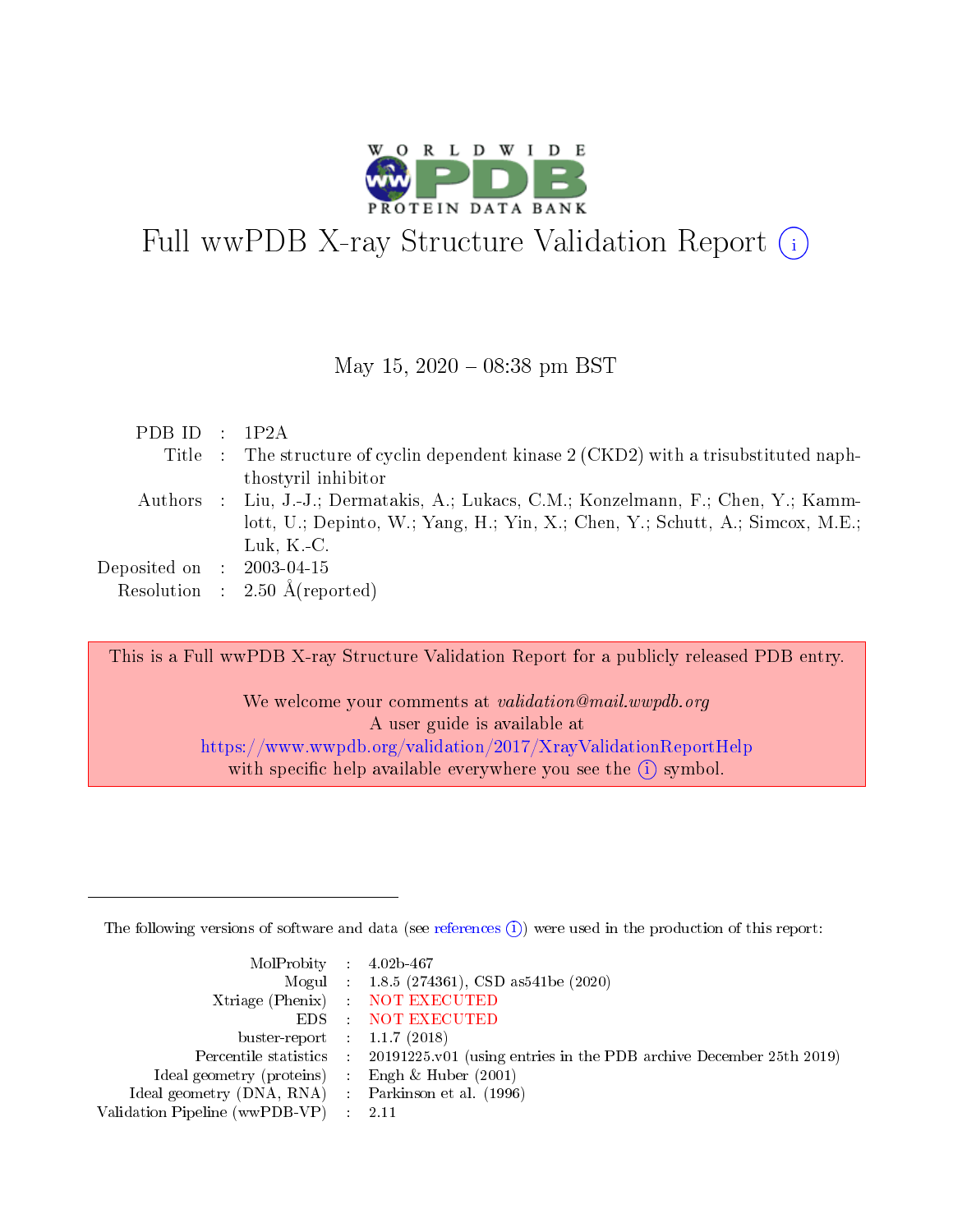# 1 [O](https://www.wwpdb.org/validation/2017/XrayValidationReportHelp#overall_quality)verall quality at a glance  $(i)$

The following experimental techniques were used to determine the structure: X-RAY DIFFRACTION

The reported resolution of this entry is 2.50 Å.

Percentile scores (ranging between 0-100) for global validation metrics of the entry are shown in the following graphic. The table shows the number of entries on which the scores are based.



| Metric                | Whole archive        | Similar resolution                                         |  |  |
|-----------------------|----------------------|------------------------------------------------------------|--|--|
|                       | $(\#\text{Entries})$ | $(\#\text{Entries}, \text{resolution range}(\text{\AA}) )$ |  |  |
| Clashscore            | 141614               | $5346$ $(2.50-2.50)$                                       |  |  |
| Ramachandran outliers | 138981               | $5231 (2.50 - 2.50)$                                       |  |  |
| Sidechain outliers    | 138945               | $5233(2.50-2.50)$                                          |  |  |

The table below summarises the geometric issues observed across the polymeric chains and their fit to the electron density. The red, orange, yellow and green segments on the lower bar indicate the fraction of residues that contain outliers for  $\geq=3$ , 2, 1 and 0 types of geometric quality criteria respectively. A grey segment represents the fraction of residues that are not modelled. The numeric value for each fraction is indicated below the corresponding segment, with a dot representing fractions  $\leq=5\%$ 

Note EDS was not executed.

| Mol | $\cap$ hain | Length | Quality of chain |     |    |
|-----|-------------|--------|------------------|-----|----|
|     |             | 298    | 63%              | 26% | 9% |

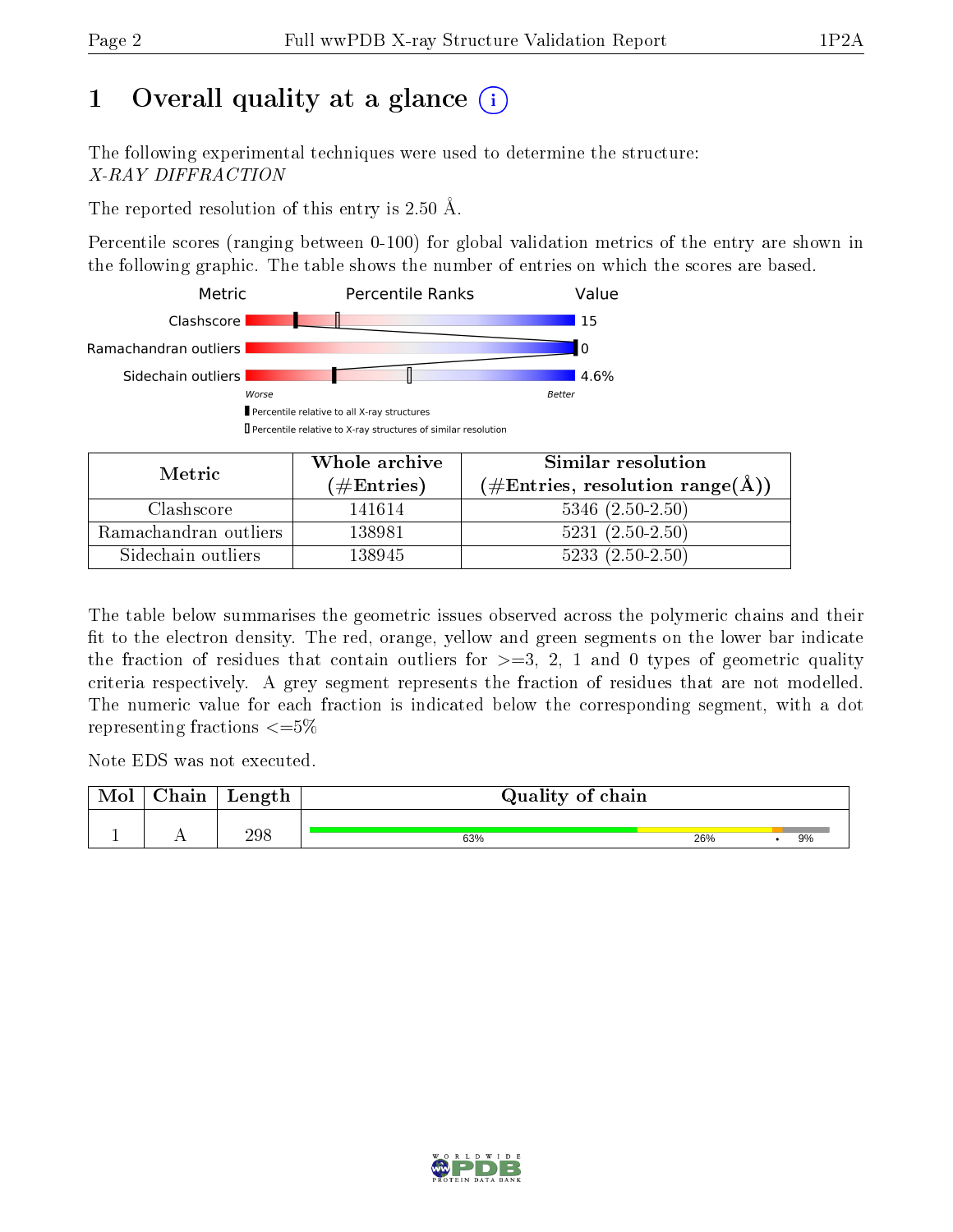# 2 Entry composition (i)

There are 3 unique types of molecules in this entry. The entry contains 2277 atoms, of which 0 are hydrogens and 0 are deuteriums.

In the tables below, the ZeroOcc column contains the number of atoms modelled with zero occupancy, the AltConf column contains the number of residues with at least one atom in alternate conformation and the Trace column contains the number of residues modelled with at most 2 atoms.

Molecule 1 is a protein called Cell division protein kinase 2.

| Mol | ${\rm Chain}$ | Residues | $\bm{\mathrm{Atoms}}$ |      |     | $\rm ZeroOcc \mid AltConf \mid Trace$ |  |  |  |
|-----|---------------|----------|-----------------------|------|-----|---------------------------------------|--|--|--|
|     |               | 271      | Total<br>2189         | 1429 | 373 | 379                                   |  |  |  |

 Molecule 2 is 5-[(2-AMINOETHYL)AMINO]-6-FLUORO-3-(1H-PYRROL-2-YL)BENZO[C D|INDOL-2(1H)-ONE (three-letter code: 5BN) (formula:  $C_{17}H_{15}FN_4O$ ).



| Mol | Chain   Residues | Atoms         |         |  | ZeroOcc   AltConf |  |  |
|-----|------------------|---------------|---------|--|-------------------|--|--|
|     |                  | Total C F N O | $-17-1$ |  |                   |  |  |

Molecule 3 is water.

|  | $\text{Mol}$   Chain   Residues | Atoms | ZeroOcc   AltConf |  |
|--|---------------------------------|-------|-------------------|--|
|  |                                 | Total |                   |  |

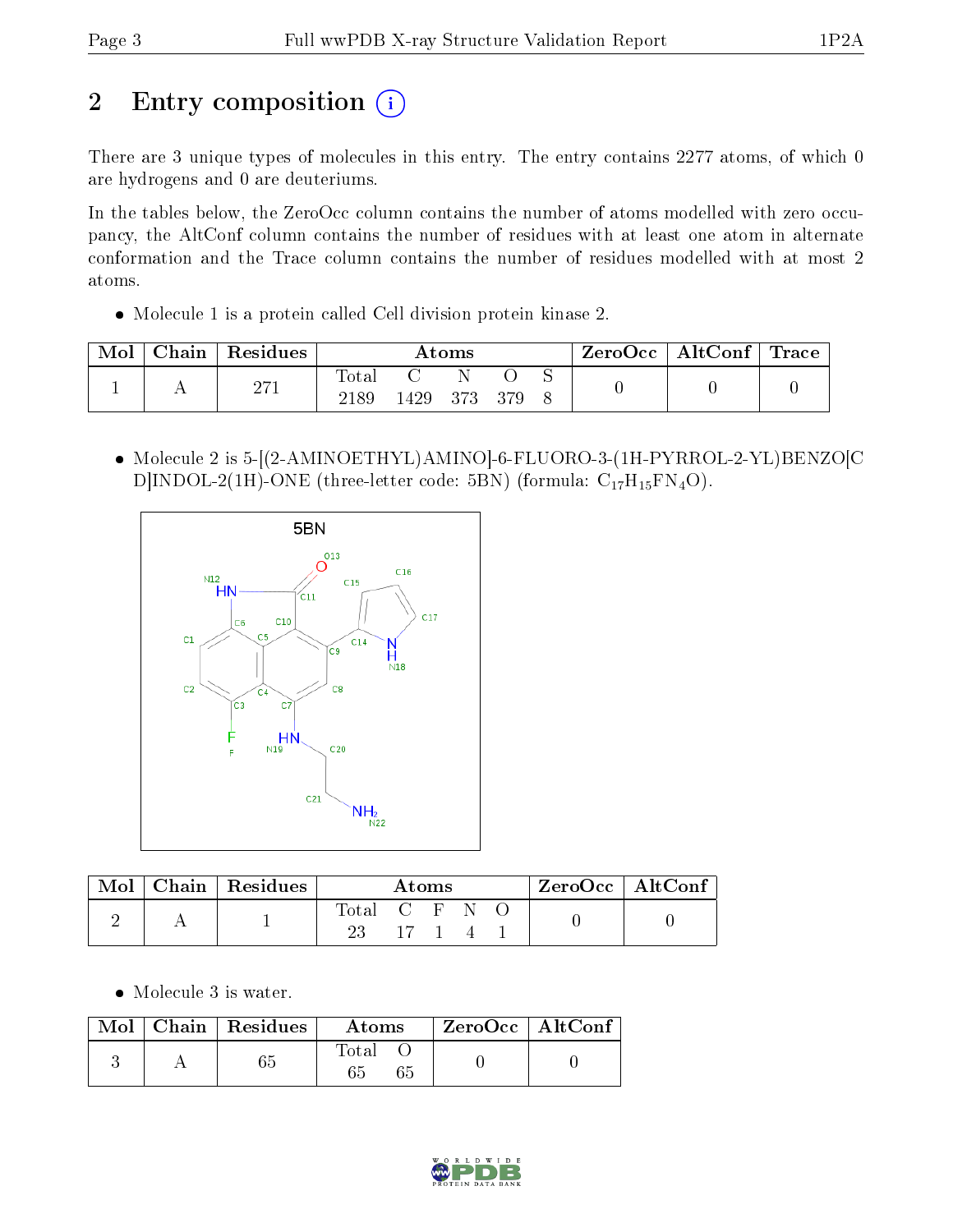# 3 Residue-property plots  $(i)$

These plots are drawn for all protein, RNA and DNA chains in the entry. The first graphic for a chain summarises the proportions of the various outlier classes displayed in the second graphic. The second graphic shows the sequence view annotated by issues in geometry. Residues are colorcoded according to the number of geometric quality criteria for which they contain at least one outlier: green  $= 0$ , yellow  $= 1$ , orange  $= 2$  and red  $= 3$  or more. Stretches of 2 or more consecutive residues without any outlier are shown as a green connector. Residues present in the sample, but not in the model, are shown in grey.

Note EDS was not executed.

• Molecule 1: Cell division protein kinase 2



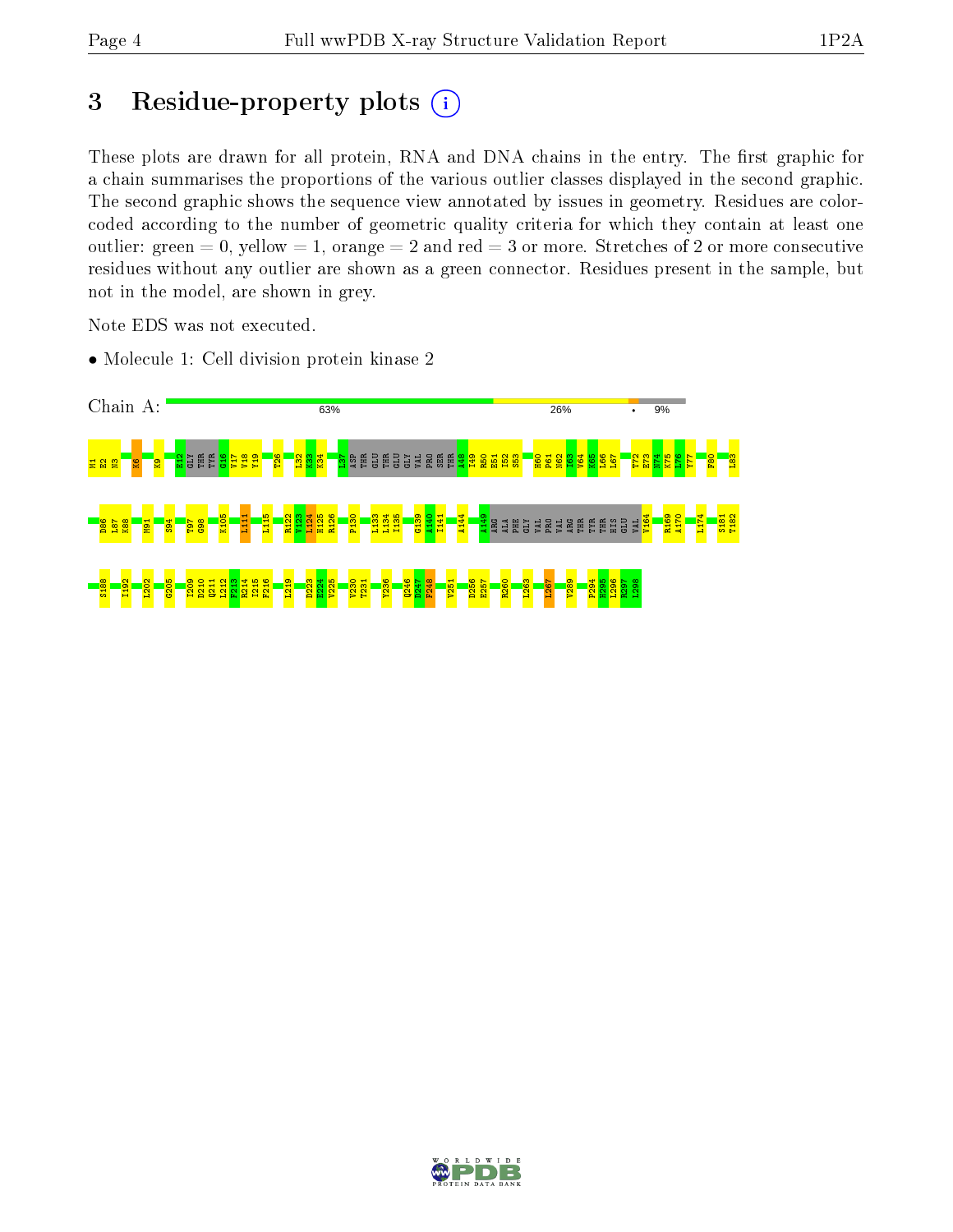# 4 Data and refinement statistics  $(i)$

Xtriage (Phenix) and EDS were not executed - this section is therefore incomplete.

| Property                               | Value                                            | Source    |  |
|----------------------------------------|--------------------------------------------------|-----------|--|
| Space group                            | P 21 21 21                                       | Depositor |  |
| Cell constants                         | $53.65\text{\AA}$<br>$71.41\text{\AA}$<br>71.34Å | Depositor |  |
| a, b, c, $\alpha$ , $\beta$ , $\gamma$ | $90.00^\circ$<br>$90.00^\circ$<br>$90.00^\circ$  |           |  |
| Resolution $(A)$                       | 20.00<br>- 2.50                                  | Depositor |  |
| % Data completeness                    | $95.2(20.00-2.50)$                               | Depositor |  |
| (in resolution range)                  |                                                  |           |  |
| $\mathrm{R}_{merge}$                   | (Not available)                                  | Depositor |  |
| $\mathrm{R}_{sym}$                     | 0.07                                             | Depositor |  |
| Refinement program                     | <b>CNX</b>                                       | Depositor |  |
| $R, R_{free}$                          | 0.206<br>0.280                                   | Depositor |  |
| Estimated twinning fraction            | No twinning to report.                           | Xtriage   |  |
| Total number of atoms                  | 2277                                             | wwPDB-VP  |  |
| Average B, all atoms $(A^2)$           | 31.0                                             | wwPDB-VP  |  |

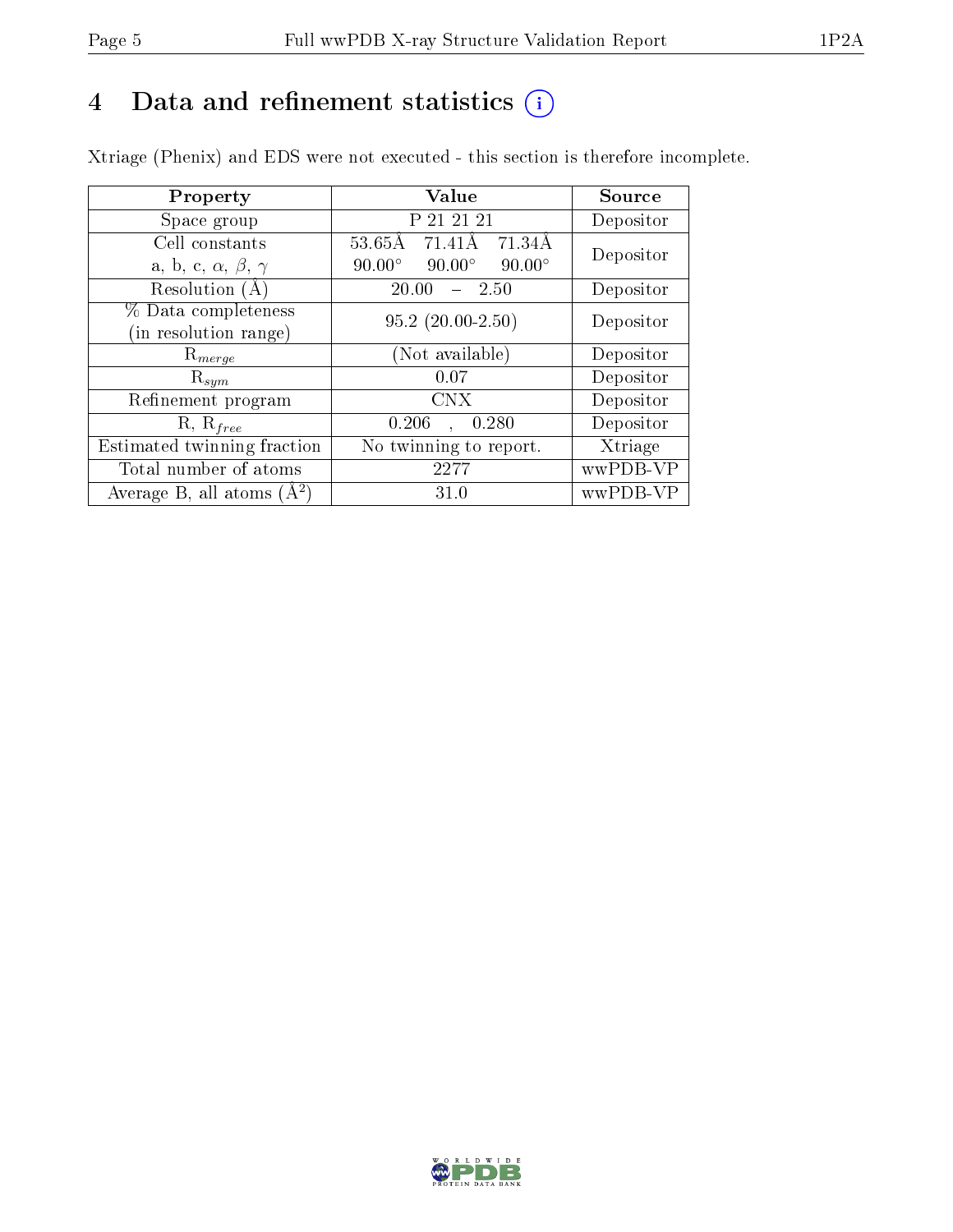# 5 Model quality  $(i)$

# 5.1 Standard geometry  $\overline{()}$

Bond lengths and bond angles in the following residue types are not validated in this section: 5BN

The Z score for a bond length (or angle) is the number of standard deviations the observed value is removed from the expected value. A bond length (or angle) with  $|Z| > 5$  is considered an outlier worth inspection. RMSZ is the root-mean-square of all Z scores of the bond lengths (or angles).

|  | $Mol$   Chain |      | Bond lengths                    | Bond angles |        |  |
|--|---------------|------|---------------------------------|-------------|--------|--|
|  |               |      | RMSZ $ #Z  > 5$ RMSZ $ #Z  > 5$ |             |        |  |
|  |               | 0.36 | 0/2242                          | 0.62        | 0/3033 |  |

There are no bond length outliers.

There are no bond angle outliers.

There are no chirality outliers.

There are no planarity outliers.

## 5.2 Too-close contacts  $(i)$

In the following table, the Non-H and H(model) columns list the number of non-hydrogen atoms and hydrogen atoms in the chain respectively. The H(added) column lists the number of hydrogen atoms added and optimized by MolProbity. The Clashes column lists the number of clashes within the asymmetric unit, whereas Symm-Clashes lists symmetry related clashes.

| Mol |      |      | Chain   Non-H   H(model)   H(added)   Clashes   Symm-Clashes |
|-----|------|------|--------------------------------------------------------------|
|     | 2189 | 2254 |                                                              |
|     |      |      |                                                              |
|     |      |      |                                                              |
|     | 9977 | 960  |                                                              |

The all-atom clashscore is defined as the number of clashes found per 1000 atoms (including hydrogen atoms). The all-atom clashscore for this structure is 15.

All (67) close contacts within the same asymmetric unit are listed below, sorted by their clash magnitude.

| Atom-1                         | Atom-2             | $\operatorname{Interatomic}$<br>distance $(A)$ | Clash-<br>overlap $(A)$ |  |
|--------------------------------|--------------------|------------------------------------------------|-------------------------|--|
| $1\cdot$ A $\cdot$ 88 I VS HE? | $1:$ A:130:PRO:HR2 | -61                                            | $0.83\,$                |  |

Continued on next page...

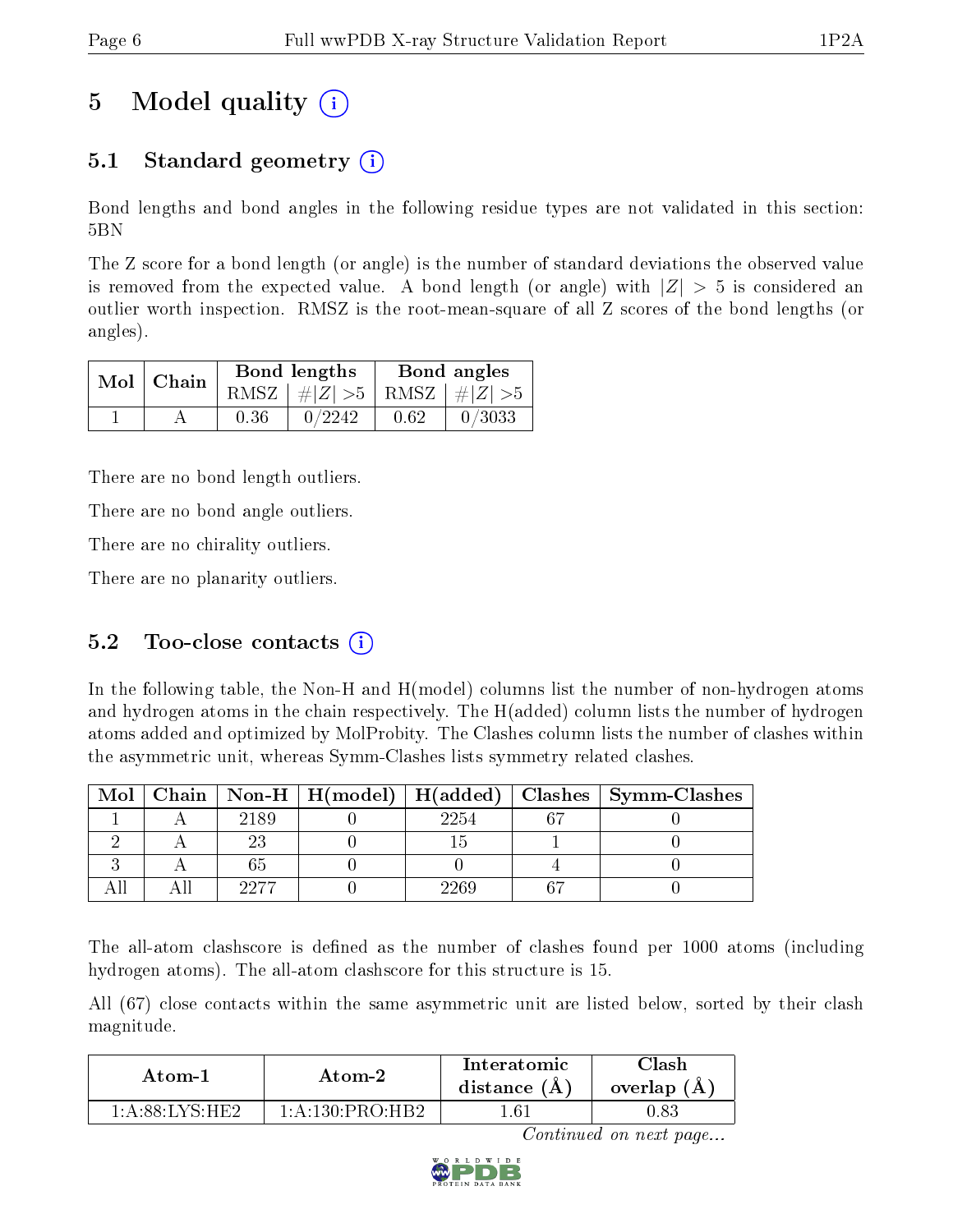| Continuea from previous page |                              | Interatomic      | $\overline{\text{Clash}}$<br>overlap $(A)$ |  |
|------------------------------|------------------------------|------------------|--------------------------------------------|--|
| Atom-1                       | Atom-2                       | distance $(\AA)$ |                                            |  |
| 1:A:72:THR:HG22              | 1:A:73:GLU:HG2               | 1.58             | 0.83                                       |  |
| 1:A:49:ILE:HG13              | 1: A:51: GLU:HB2             | 1.69             | 0.75                                       |  |
| 1:A:169:ARG:HB3              | 1:A:174:LEU:HD21             | 1.70             | 0.74                                       |  |
| 1:A:49:ILE:HG13              | 1: A:51: GLU:H               | 1.53             | 0.72                                       |  |
| 1: A:9: LYS: HG2             | 1: A:19: TYR: CE1            | 2.28             | 0.68                                       |  |
| 1:A:111:LEU:HD13             | 1:A:141:ILE:HG23             | 1.76             | 0.67                                       |  |
| 1: A: 169: ARG: HB3          | 1:A:174:LEU:CD2              | 2.25             | 0.67                                       |  |
| 1:A:124:LEU:HD22             | 1:A:182:THR:HG22             | 1.77             | 0.64                                       |  |
| 1: A:64:VAL:HG21             | 1:A:144:ALA:HB2              | 1.80             | 0.64                                       |  |
| 1: A:87: LEU:O               | 1: A:91: MET:HG3             | 1.98             | 0.63                                       |  |
| 1:A:169:ARG:CB               | 1:A:174:LEU:HD21             | 2.31             | 0.60                                       |  |
| 1: A:64:VAL:HG21             | 1: A: 134: LEU: HD12         | 1.83             | 0.60                                       |  |
| 1: A:49: ILE: CG1            | 1: A:51: GLU:HB2             | 2.32             | 0.59                                       |  |
| 1:A:170:ALA:O                | 1:A:174:LEU:HD23             | 2.02             | 0.58                                       |  |
| 1:A:49:ILE:HG13              | 1: A:51: GLU:N               | 2.20             | 0.56                                       |  |
| 1: A:34: LYS: HG3            | 1: A:77:TYR:CE1              | 2.42             | 0.55                                       |  |
| 1: A:6:LYS:HE3               | 3:A:405:HOH:O                | 2.08             | 0.53                                       |  |
| 1:A:257:GLU:OE1              | 1: A:260:ARG:NH2             | 2.42             | 0.52                                       |  |
| 1: A: 111: LEU: CD1          | 1: A:141: ILE: HG23          | 2.38             | $0.52\,$                                   |  |
| 1: A: 164: VAL: HG12         | 3:A:435:HOH:O                | 2.09             | 0.52                                       |  |
| 1:A:212:LEU:HG               | 1:A:216:PHE:CZ               | 2.44             | 0.51                                       |  |
| 1:A:188:SER:O                | 1:A:192:ILE:HG13             | 2.11             | 0.51                                       |  |
| 1: A:9: LYS: HG2             | 1:A:19:TYR:HE1               | 1.76             | 0.51                                       |  |
| 1: A:17: VAL:HG12            | 1:A:18:VAL:N                 | 2.25             | 0.51                                       |  |
| 1:A:111:LEU:HD13             | 1:A:141:ILE:CG2              | 2.40             | 0.50                                       |  |
| 1: A:181: SER: HB2           | 3:A:426:HOH:O                | 2.12             | 0.49                                       |  |
| 1: A: 105: LYS: HG2          | 1:A:289:VAL:HG23             | 1.94             | 0.49                                       |  |
| 1: A:263:LEU:HG              | 1:A:267:LEU:HD22             | 1.95             | 0.48                                       |  |
| 1:A:50:ARG:HD2               | 1: A:50: ARG:H               | 1.77             | 0.48                                       |  |
| 1:A:75:LYS:HD3               | 1: A:77: TYR: OH             | 2.13             | 0.48                                       |  |
| 1: A:26:THR:HG21             | 3:A:454:HOH:O                | 2.12             | 0.48                                       |  |
| 1:A:18:VAL:HA                | 1:A:32:LEU:O                 | 2.14             | 0.48                                       |  |
| 1: A:1: MET:C                | 1: A:3: ASN:H                | 2.16             | 0.48                                       |  |
| 1: A:1: MET:C                | 1:A:3:ASN:N                  | 2.67             | 0.48                                       |  |
| 1: A:80:PHE:CB               | 2:A:301:5BN:H1               | 2.44             | 0.48                                       |  |
| 1: A:248:PHE:HA              | 1:A:251:VAL:HG23             | 1.95             | 0.47                                       |  |
| 1:A:223:ASP:OD1              | 1:A:225:VAL:HB               | 2.15             | 0.47                                       |  |
| 1: A:211: GLN:O              | 1: A:215: ILE: HG13          | 2.15             | 0.47                                       |  |
| 1: A:83:LEU:HD22             | 1: A: 134: LEU: HB2          | 1.96             | 0.46                                       |  |
| 1:A:231:THR:HA               | 1: A:236:TYR:CD2             | 2.50             | 0.46                                       |  |
| 1:A:125:HIS:O                | $1:A:126:AR\overline{G:HB2}$ | 2.16             | 0.45                                       |  |

Continued from previous page.

Continued on next page...

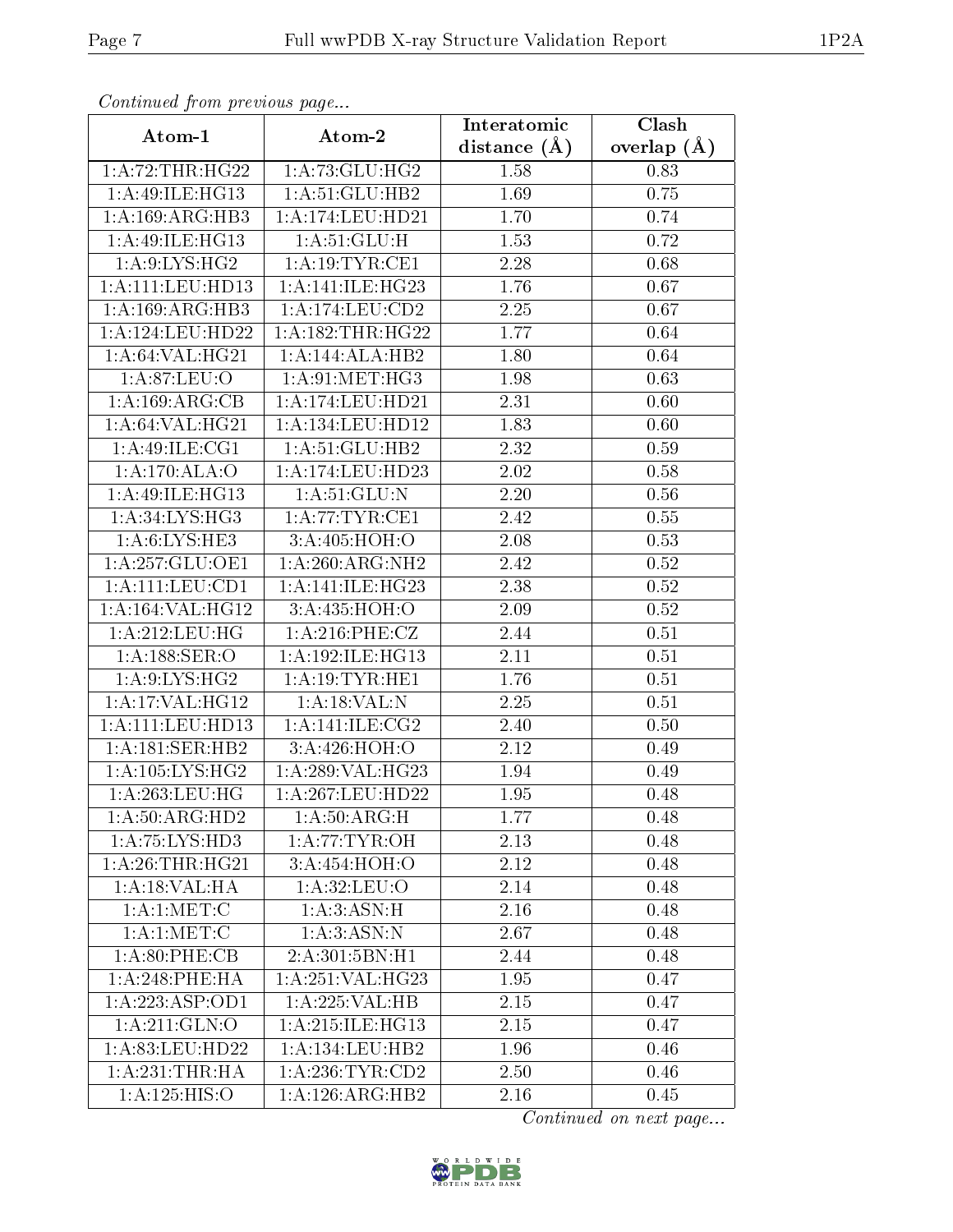|                                  |                                   | Interatomic      | Clash         |
|----------------------------------|-----------------------------------|------------------|---------------|
| Atom-1                           | Atom-2                            | distance $(\AA)$ | overlap $(A)$ |
| 1: A:60:HIS:CG                   | 1:A:61:PRO:HD2                    | 2.51             | 0.45          |
| 1:A:256:ASP:O                    | 1:A:260:ARG:HG3                   | 2.16             | 0.45          |
| 1:A:50:ARG:HB3                   | $1:A:53:\overline{\text{SER}:OG}$ | 2.17             | 0.45          |
| 1: A: 111: LEU: HD11             | 1:A:141:ILE:HG12                  | 1.97             | 0.44          |
| 1: A:66:LEU:HD13                 | 1: A:80: PHE:CE1                  | 2.53             | 0.44          |
| 1: A:205: GLY:HA2                | 1:A:214:ARG:HE                    | 1.82             | 0.44          |
| 1: A:97:THR:HG23                 | 1: A:98: GLY:N                    | 2.33             | 0.43          |
| 1: A:50: ARG: C                  | 1: A:52: ILE:N                    | 2.68             | 0.43          |
| 1: A:246: GLN:NE2                | 1:A:246:GLN:HA                    | 2.34             | 0.42          |
| 1: A:60: HIS: CE1                | 1: A:62: ASN:HB2                  | 2.54             | 0.42          |
| 1: A:94: SER:O                   | 1: A:98: GLY:N                    | 2.39             | 0.42          |
| 1:A:230:VAL:HG13                 | 1:A:231:THR:N                     | 2.35             | 0.42          |
| 1: A:231:THR:HA                  | 1: A:236:TYR:CG                   | 2.54             | 0.42          |
| 1: A:91: MET:HE2                 | 1: A: 130: PRO: HB3               | 2.01             | 0.42          |
| 1: A:49: ILE:C                   | 1:A:51:GLU:H                      | 2.23             | 0.42          |
| 1: A:86: ASP:C                   | 1: A:86: ASP:OD1                  | 2.58             | 0.42          |
| 1: A:248:PHE:HA                  | 1: A:251: VAL:CG2                 | 2.50             | 0.41          |
| 1:A:122:ARG:HH11                 | 1:A:122:ARG:HG3                   | 1.85             | 0.41          |
| 1: A:64:VAL:CG2                  | 1:A:144:ALA:HB2                   | 2.49             | 0.41          |
| 1: A:66:LEU:HA                   | $1: A:80:$ PHE: $CD1$             | 2.56             | 0.41          |
| $1: A: 139: GLY: \overline{HA2}$ | 1: A:294: PRO:CD                  | 2.51             | 0.41          |
| 1:A:124:LEU:N                    | 1:A:124:LEU:HD23                  | 2.36             | 0.41          |
| 1:A:134:LEU:O                    | 1:A:141:ILE:HA                    | 2.21             | 0.40          |
| 1:A:135:ILE:H <sub>D12</sub>     | 1:A:296:LEU:HD21                  | 2.02             | 0.40          |
| 1: A:209: ILE: HG23              | 1:A:210:ASP:N                     | 2.36             | 0.40          |

Continued from previous page...

There are no symmetry-related clashes.

## 5.3 Torsion angles  $(i)$

#### 5.3.1 Protein backbone (i)

In the following table, the Percentiles column shows the percent Ramachandran outliers of the chain as a percentile score with respect to all X-ray entries followed by that with respect to entries of similar resolution.

The Analysed column shows the number of residues for which the backbone conformation was analysed, and the total number of residues.

| Mol   Chain | Analysed                                 |  | Favoured   Allowed   Outliers   Percentiles    |
|-------------|------------------------------------------|--|------------------------------------------------|
|             | $263/298$ (88\%)   250 (95\%)   13 (5\%) |  | $\begin{bmatrix} 100 \\ 100 \end{bmatrix}$ 100 |

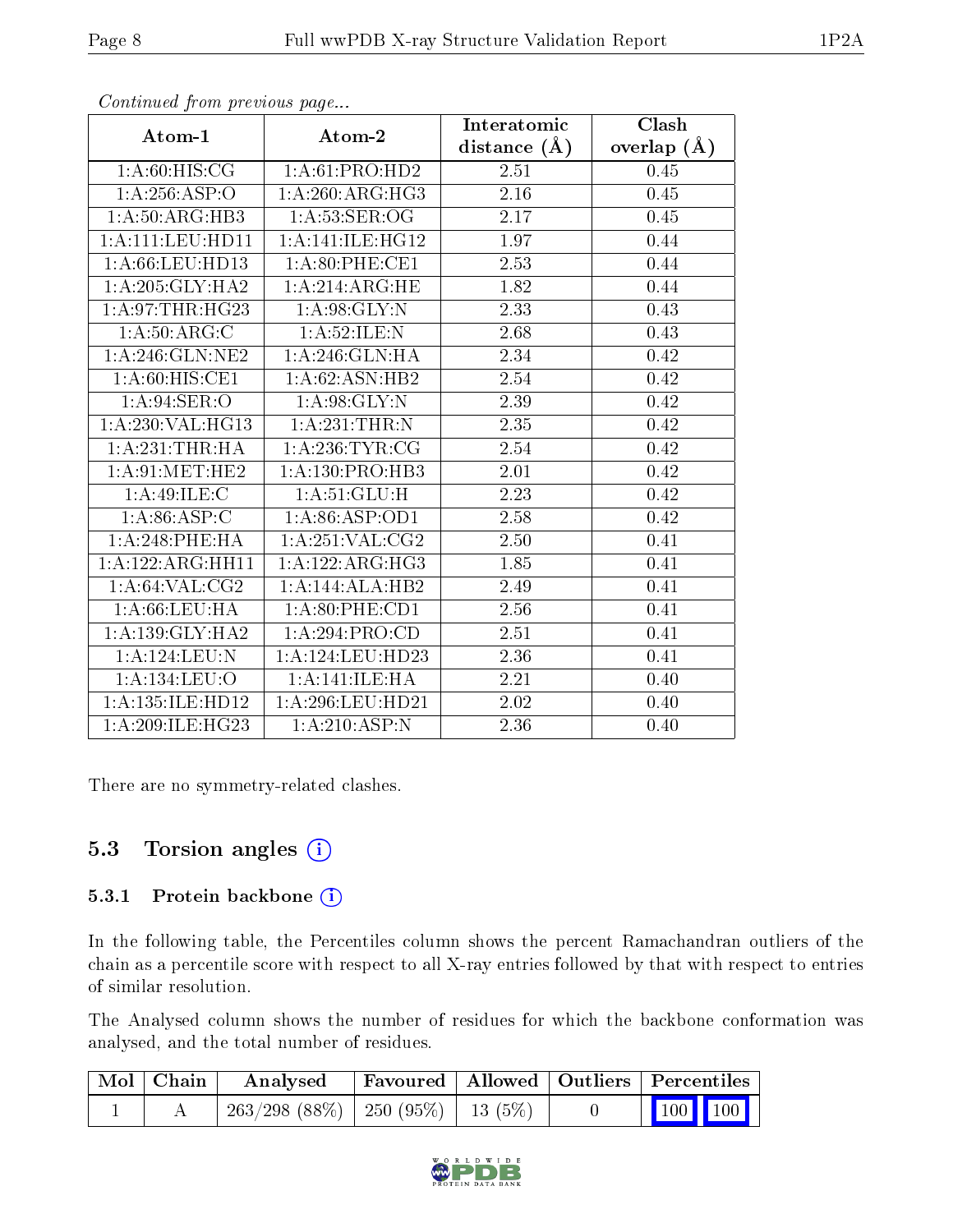There are no Ramachandran outliers to report.

#### 5.3.2 Protein sidechains  $(i)$

In the following table, the Percentiles column shows the percent sidechain outliers of the chain as a percentile score with respect to all X-ray entries followed by that with respect to entries of similar resolution.

The Analysed column shows the number of residues for which the sidechain conformation was analysed, and the total number of residues.

| Mol   Chain | Analysed                                           | Rotameric   Outliers   Percentiles |  |  |  |
|-------------|----------------------------------------------------|------------------------------------|--|--|--|
|             | $240/263$ (91\%)   229 (95\%)   11 (5\%)   27   50 |                                    |  |  |  |

All (11) residues with a non-rotameric sidechain are listed below:

| Mol | Chain        | Res            | Type |
|-----|--------------|----------------|------|
| 1   | А            | $\overline{2}$ | GLU  |
| 1   | А            | 6              | LYS  |
|     | A            | 67             | LEU  |
| 1   | A            | 111            | LEU  |
| 1   | A            | 115            | LEU  |
| 1   | A            | 124            | LEU  |
| 1   | А            | 133            | LEU  |
| 1   | A            | 202            | LEU  |
| 1   | $\mathbf{A}$ | 219            | LEU  |
| 1   | А            | 248            | PHE  |
|     |              | 267            | LEU  |

Some sidechains can be flipped to improve hydrogen bonding and reduce clashes. All (5) such sidechains are listed below:

| Mol | Chain | Res | <b>Type</b>               |
|-----|-------|-----|---------------------------|
|     |       |     | $\overline{\mathrm{ASN}}$ |
|     |       | 59  | <b>ASN</b>                |
|     |       | 74  | <b>ASN</b>                |
|     |       | 246 | <b>GLN</b>                |
|     |       | 287 | GL N                      |

#### 5.3.3 RNA (i)

There are no RNA molecules in this entry.

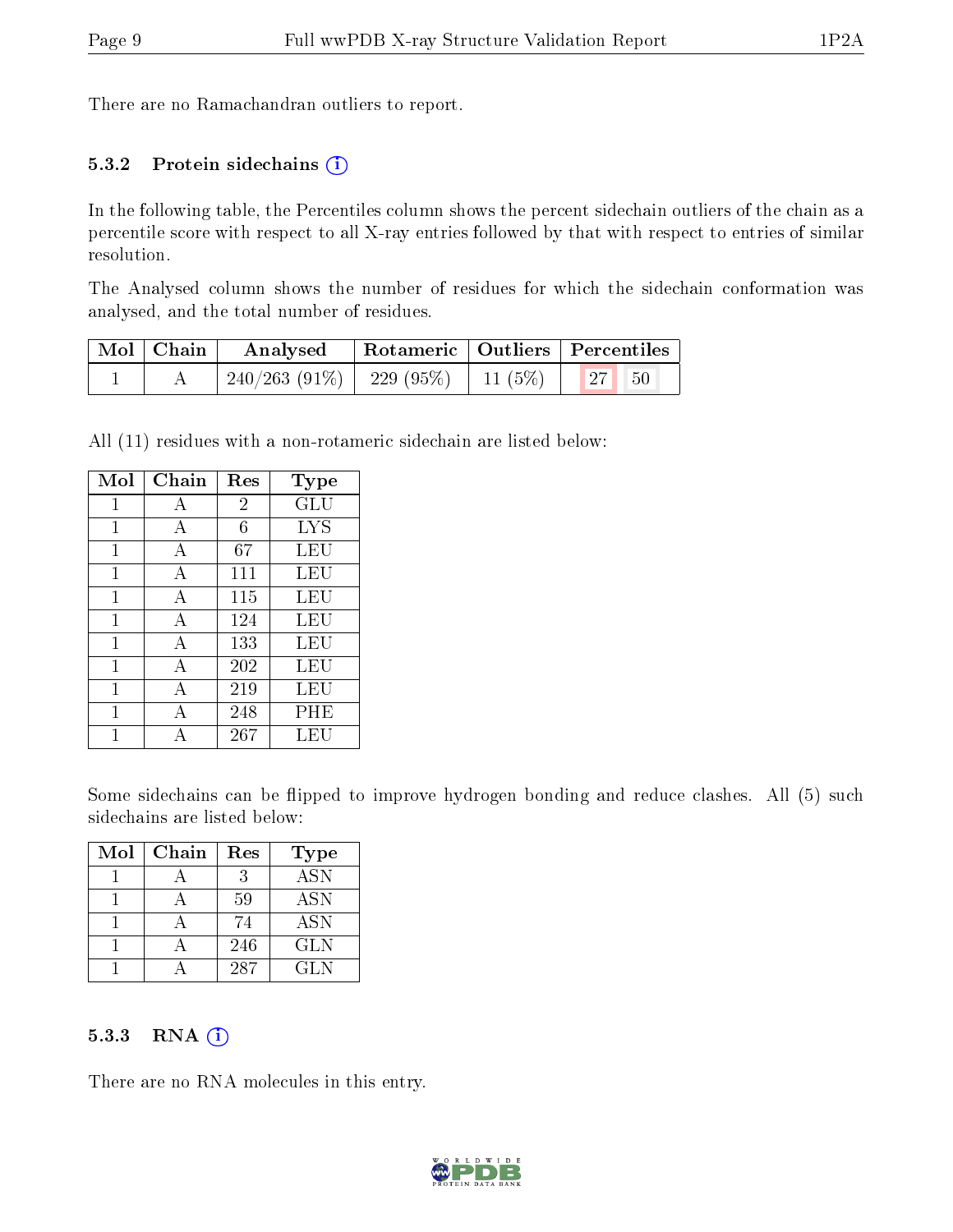#### 5.4 Non-standard residues in protein, DNA, RNA chains (i)

There are no non-standard protein/DNA/RNA residues in this entry.

#### 5.5 Carbohydrates  $(i)$

There are no carbohydrates in this entry.

#### 5.6 Ligand geometry  $(i)$

1 ligand is modelled in this entry.

In the following table, the Counts columns list the number of bonds (or angles) for which Mogul statistics could be retrieved, the number of bonds (or angles) that are observed in the model and the number of bonds (or angles) that are dened in the Chemical Component Dictionary. The Link column lists molecule types, if any, to which the group is linked. The Z score for a bond length (or angle) is the number of standard deviations the observed value is removed from the expected value. A bond length (or angle) with  $|Z| > 2$  is considered an outlier worth inspection. RMSZ is the root-mean-square of all Z scores of the bond lengths (or angles).

| Mol | Type            | $\vert$ Res | $\mid$ Chain |        |            | $^{\mathrm{+}}$ Link $_{\mathrm{+}}$ |             | Bond lengths |        |            | Bond angles |  |
|-----|-----------------|-------------|--------------|--------|------------|--------------------------------------|-------------|--------------|--------|------------|-------------|--|
|     |                 |             |              |        | Counts     | RMSZ                                 | $\# Z  > 2$ | Counts       | ' RMSZ | $\# Z $    |             |  |
|     | 5B <sub>N</sub> |             | 301          | $\sim$ | 24, 26, 26 | 2.78                                 | 11(45%)     | 24, 38, 38   | 2.99   | $14(58\%)$ |             |  |

In the following table, the Chirals column lists the number of chiral outliers, the number of chiral centers analysed, the number of these observed in the model and the number defined in the Chemical Component Dictionary. Similar counts are reported in the Torsion and Rings columns. '-' means no outliers of that kind were identified.

|             |                          |  | Mol   Type   Chain   Res   Link   Chirals   Torsions   Rings |  |
|-------------|--------------------------|--|--------------------------------------------------------------|--|
| $\vert$ 5BN | $\mathbf{A}$   301 $\pm$ |  | $\mid$ 1/7/8/8 $\mid$ 0/4/4/4 $\mid$                         |  |

All (11) bond length outliers are listed below:

| Mol            | Chain | Res | Type            | Atoms     | Z       | Observed $(A$ | Ideal(A) |
|----------------|-------|-----|-----------------|-----------|---------|---------------|----------|
| 2              | А     | 301 | 5B <sub>N</sub> | $C8-C9$   | 6.23    | 1.49          | 1.38     |
| 2              | А     | 301 | 5B <sub>N</sub> | $C2-C3$   | 4.85    | 1.41          | 1.36     |
| $\overline{2}$ | А     | 301 | 5B <sub>N</sub> | $C11-C10$ | 4.80    | 1.51          | 1.43     |
| $\overline{2}$ | А     | 301 | 5B <sub>N</sub> | $C8-C7$   | 4.45    | 1.44          | 1.38     |
| $\overline{2}$ | А     | 301 | 5B <sub>N</sub> | $C3-C4$   | 3.95    | 1.46          | 1.42     |
| 2              | А     | 301 | 5B <sub>N</sub> | $C7-N19$  | 3.87    | 1.45          | 1.36     |
| 2              | А     | 301 | 5B <sub>N</sub> | $C1-C2$   | 3.48    | 1.43          | 1.36     |
| $\overline{2}$ |       | 301 | 5B <sub>N</sub> | $C9-C14$  | $-2.88$ | 1.45          | 1.49     |

Continued on next page...

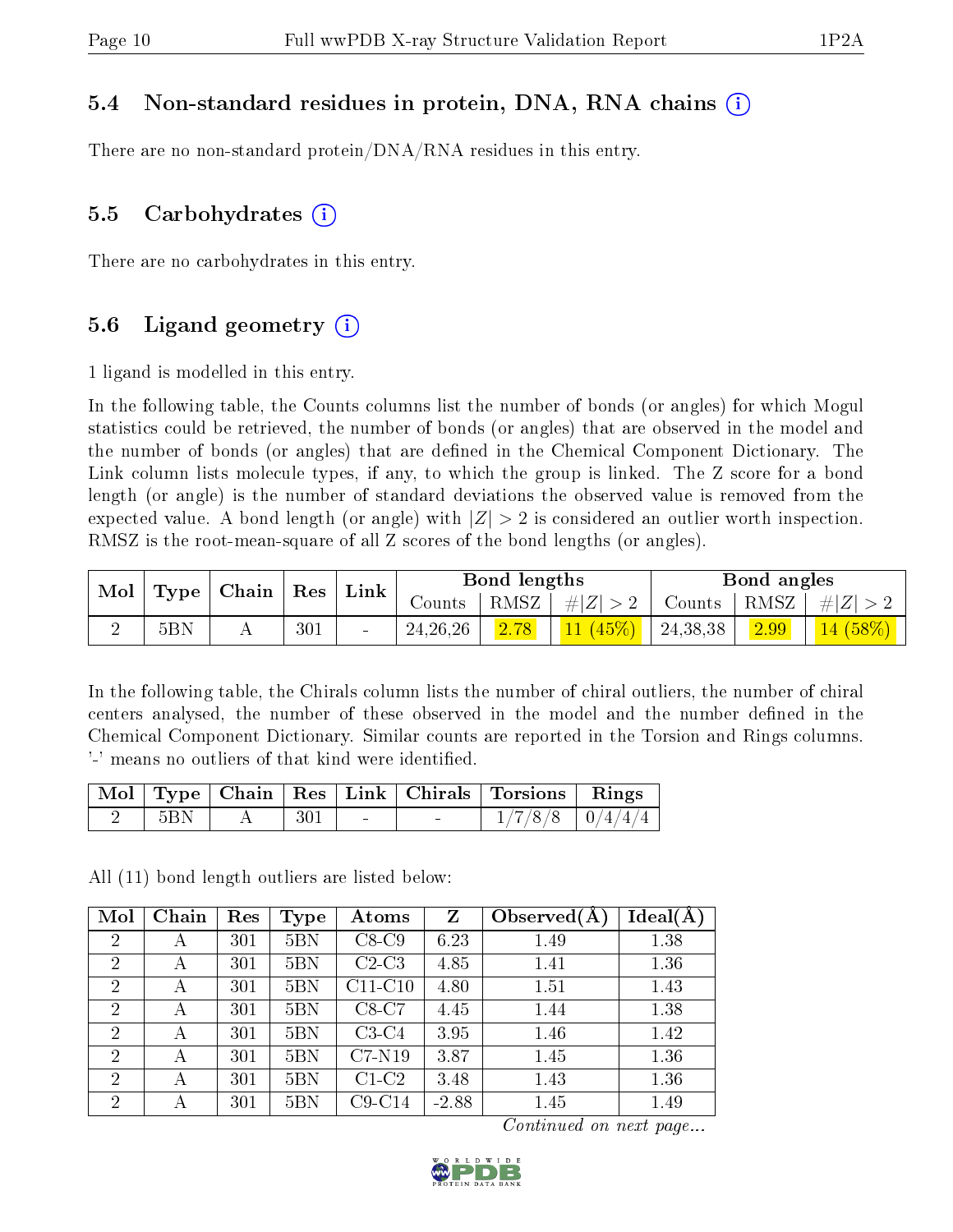| Mol | Chain |     | $\mid$ Res $\mid$ Type $\mid$ | Atoms                            |       | $\top$ Observed(A) $\top$ | Ideal $(A)$ |
|-----|-------|-----|-------------------------------|----------------------------------|-------|---------------------------|-------------|
|     |       | 301 | 5BN                           | C7-C4                            | 2.79  | .46                       | 1.42        |
|     |       | 301 | 5B <sub>N</sub>               | C <sub>15</sub> -C <sub>14</sub> | -2.41 | 1.43                      | $1.40\,$    |
|     |       | 301 | 5BN                           | $C20-N19$                        | 2.37  | 1.50                      | 1.45        |

Continued from previous page...

All (14) bond angle outliers are listed below:

| Mol            | Chain | Res | <b>Type</b>     | Atoms         | Z       | Observed $(°)$ | $Ideal(^\circ)$ |
|----------------|-------|-----|-----------------|---------------|---------|----------------|-----------------|
| $\overline{2}$ | A     | 301 | 5B <sub>N</sub> | $C2-C3-C4$    | $-5.97$ | 119.34         | 124.18          |
| $\overline{2}$ | А     | 301 | 5B <sub>N</sub> | C4-C7-N19     | 4.84    | 125.50         | 119.71          |
| $\overline{2}$ | А     | 301 | 5B <sub>N</sub> | $C4-C5-C6$    | 4.69    | 124.40         | 120.10          |
| $\overline{2}$ | А     | 301 | 5B <sub>N</sub> | $C7-C4-C3$    | 4.68    | 129.19         | 125.41          |
| $\overline{2}$ | А     | 301 | 5B <sub>N</sub> | $C1-C2-C3$    | 4.25    | 123.14         | 118.82          |
| $\overline{2}$ | А     | 301 | 5B <sub>N</sub> | $C10$ -C5-C4  | 3.84    | 127.36         | 121.65          |
| $\overline{2}$ | А     | 301 | 5B <sub>N</sub> | $F-C3-C4$     | 3.62    | 122.49         | 118.56          |
| $\overline{2}$ | А     | 301 | 5B <sub>N</sub> | $C8-C7-N19$   | $-3.28$ | 116.39         | 121.59          |
| $\overline{2}$ | A     | 301 | 5B <sub>N</sub> | C17-N18-C14   | 3.00    | 112.31         | 104.44          |
| 2              | А     | 301 | 5BN             | $C8-C9-C10$   | $-2.97$ | 113.60         | 117.53          |
| $\overline{2}$ | A     | 301 | 5B <sub>N</sub> | $C9-C8-C7$    | 2.84    | 125.59         | 119.08          |
| $\overline{2}$ | А     | 301 | 5B <sub>N</sub> | $C14-C9-C10$  | 2.56    | 127.45         | 122.69          |
| $\overline{2}$ | А     | 301 | 5B <sub>N</sub> | $C20-N19-C7$  | 2.55    | 127.50         | 123.28          |
| $\overline{2}$ | А     | 301 | 5B <sub>N</sub> | $C16-C15-C14$ | 2.27    | 108.88         | 107.02          |

There are no chirality outliers.

All (1) torsion outliers are listed below:

| $\mathbb{N}$ Mol $\mid$ Chain $\mid$ Res $\mid$ Type $\mid$ |     | Atoms          |
|-------------------------------------------------------------|-----|----------------|
|                                                             | 5BN | C15-C14-C9-C10 |

There are no ring outliers.

1 monomer is involved in 1 short contact:

|  |       | Mol   Chain   Res   Type   Clashes   Symm-Clashes |
|--|-------|---------------------------------------------------|
|  | ' 5BN |                                                   |

The following is a two-dimensional graphical depiction of Mogul quality analysis of bond lengths, bond angles, torsion angles, and ring geometry for all instances of the Ligand of Interest. In addition, ligands with molecular weight > 250 and outliers as shown on the validation Tables will also be included. For torsion angles, if less then 5% of the Mogul distribution of torsion angles is within 10 degrees of the torsion angle in question, then that torsion angle is considered an outlier. Any bond that is central to one or more torsion angles identified as an outlier by Mogul will be highlighted in the graph. For rings, the root-mean-square deviation (RMSD) between the ring

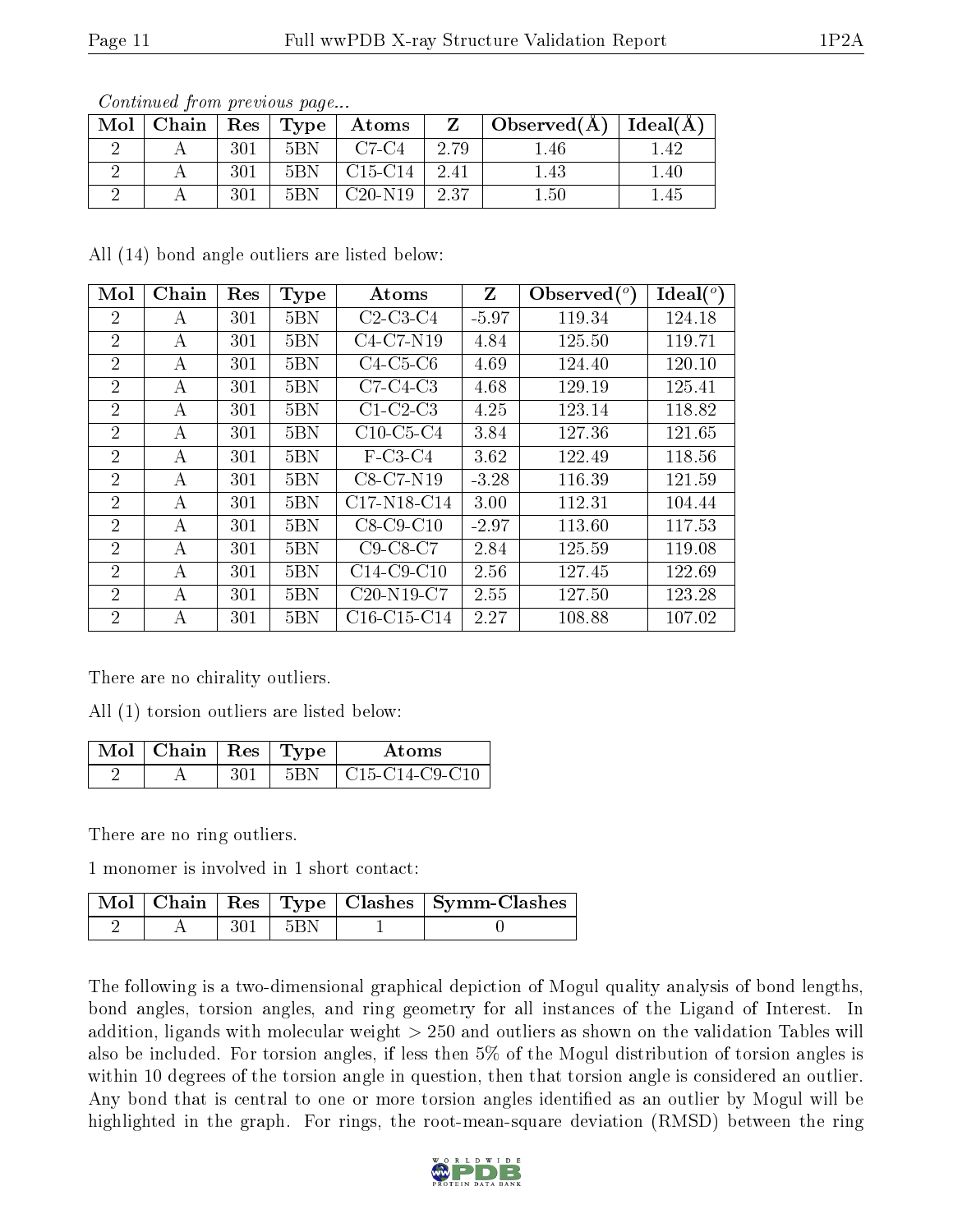in question and similar rings identified by Mogul is calculated over all ring torsion angles. If the average RMSD is greater than 60 degrees and the minimal RMSD between the ring in question and any Mogul-identified rings is also greater than 60 degrees, then that ring is considered an outlier. The outliers are highlighted in purple. The color gray indicates Mogul did not find sufficient equivalents in the CSD to analyse the geometry.



## 5.7 [O](https://www.wwpdb.org/validation/2017/XrayValidationReportHelp#nonstandard_residues_and_ligands)ther polymers  $(i)$

There are no such residues in this entry.

## 5.8 Polymer linkage issues  $(i)$

There are no chain breaks in this entry.